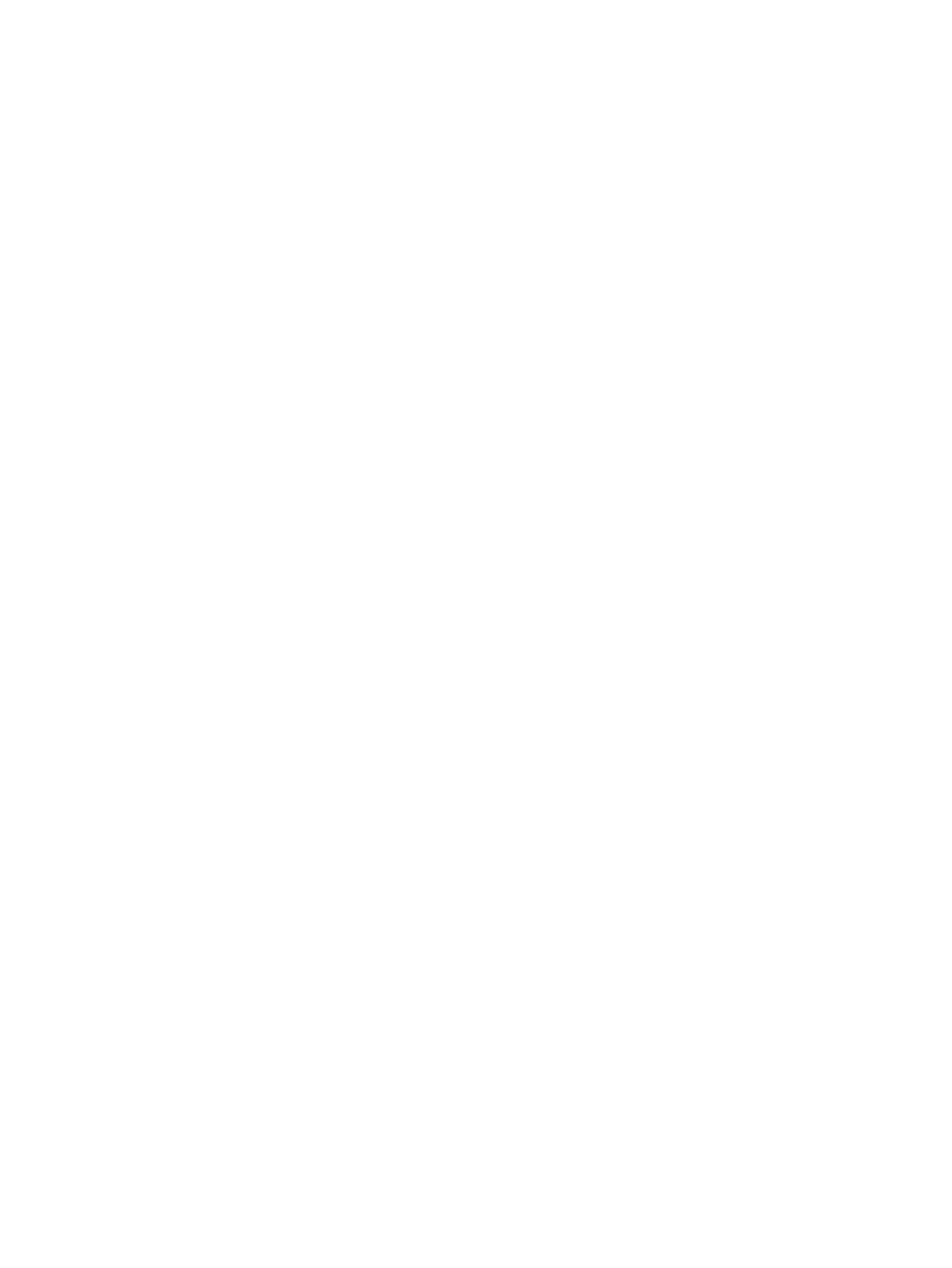respectively comparing with the pure Cu sample. Increasing SiC volume fraction to 25 and 30%vol, the average lattice strain and the crystallite size increased but still lower than pure Cu. this behavior could be attributed to nonuniform dispersion of SiC within the matrix.



**Figure 7. Effect Of SiC Volume Fractions On The Crystallite Size And Lattice Strain**

### **3.4. Mechanical properties**

#### **3.4.1. Hardness**

 Hardness is an important mechanical characteristic for understanding composites' overall mechanical behaviour. The hardness of composites can be evaluated by several parameters, such as particles volume fraction, size of particle, distribution, density of reinforcement, and production method [15]. Fig. 8 (a-g) represents the color- contour maps of the hardness on the Cu pure and Cu/SiC composite with different mass fraction of SiC particles. Variation in hardness magnitudes observed in all samples compared with pure Cu sample. The variations in hardness seem to be very low when the SiC mass fraction was 0%. Hardness difference between the maximum value and minimum value was  $67,149,151,154,156,141$  HVin the case of the Cu, Cu $/5$  vol%SiC, Cu $/10$ vol%SiC, Cu-15 vol%SiC, 20 vol%SiC, Cu-25 vol%SiC and Cu-30 vol%SiC respectively. The variations in hardness seem to be more significant when the SiC mass fraction was between 25 to  $30\%$ . Also, fig  $9(a-g)$  shown that, the hardness value decreased from center to outside of sample. The variation in the value of hardness is due to the variation in the SiC particles distribution in the matrix or the difference in internal strain from the sample's core to the outer surface [16,17]. Fig. 9 presented the results of the hardness for the investigated samples. The outcomes revealed that the microcomposites hardness values were higher than the pure Cu specimen. The values became higher as the SiC volume fraction increased, and the hardness increased as well, reaching 231 HV for the composite sample with 20% SiC particles. The hardness was increased from 75% for Cu 20% SiC composite compared with unrienforced Cu. This increase in hardness was caused by the existence of hard SiC particles in the Cu matrix. In comparison to pure Cu, it has been hypothesized that the addition of reinforcements in Cu composites may increase grain refinement even more [18,19]. On the other hand, the hardness results revealed significant decrease with the addition of 25 and 30%-SiC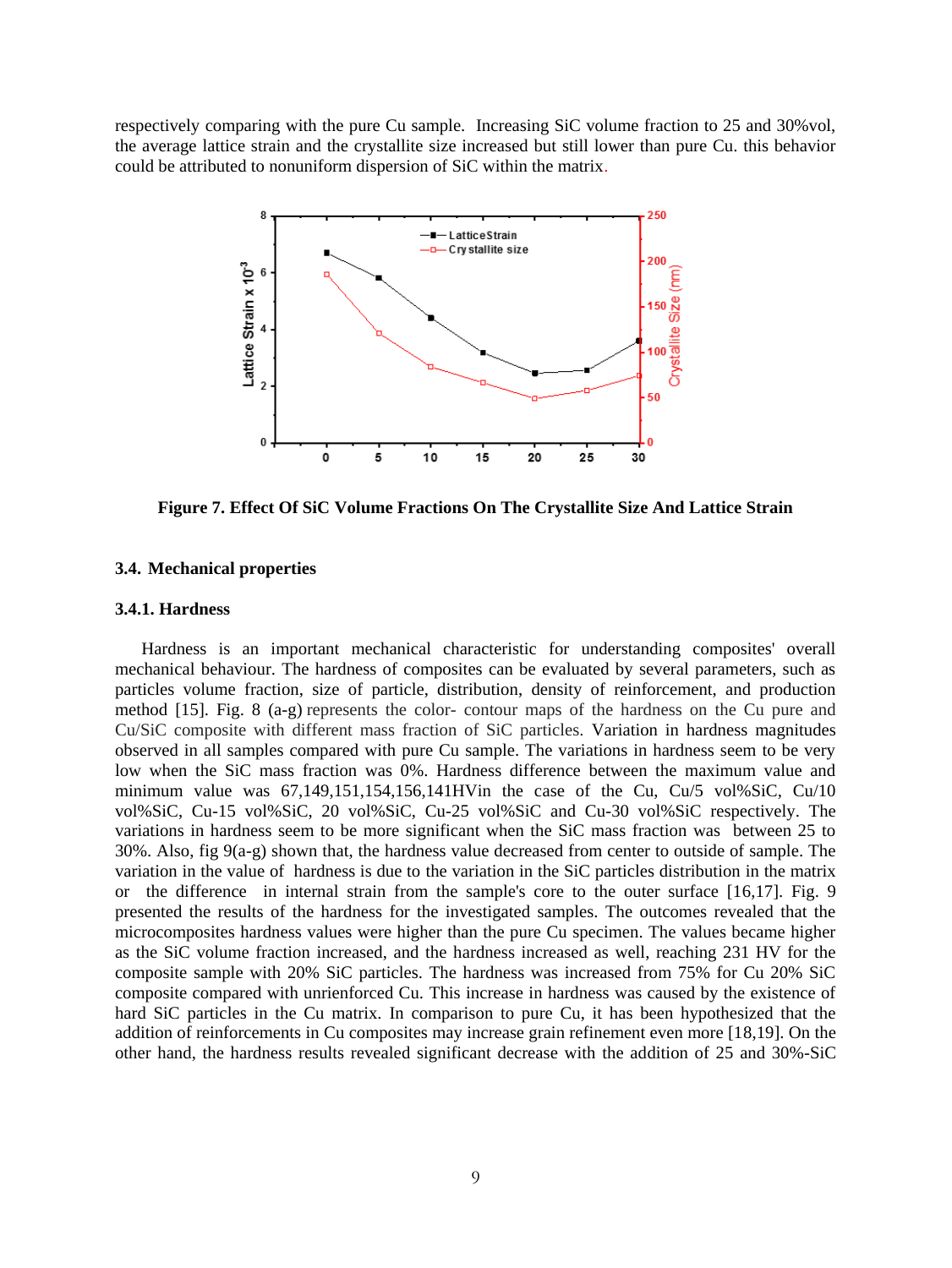particles. The average hardness values of microcomposite which contain 25 and 30% SiC (217and 181HV) as shown in Fig. 9 were obviously lower than that of the Cu/20%SiC (231 HV), indicating an inhomogeneous distribution of SiC reinforcement with the Cu matrix. Further, Fig. 4 shows the nonuniform arrangement of reinforcement particles and clusters of SiCp at higher volume fraction.



**Figure 8. Show The Contour Map For Hardness Values Of Cu/SiC Composites With Different SiC Contents (0,5,10,15,20,25,30%) Resulted From Hardness Testing With Indentation Distance Of 1mm.**

## **3.4.2. Compressive strength**

 Fig. 10 illustrated the compression stress-strain graphs for unrienforced Cu and Cu/SiC microcomposites with various volume fractions of SiC reinforcement. Whereas ultimate compressive strength and compressive yield strength which extracted from fig 10 were showed in Fig 11. The results revaled that, the micrcomposites had greater yield and ultimate strength than the unreinforced Cu, as shown in Figs 10  $\&$  11. The ultimate compressive and yield compressive strength were increased from  $\sim$ 26.1% for unreinforced Cu to  $\sim$ 57% for the Cu /20 vol% SiC microcomposite, respectively. as demonstrated in Fig. 11, increasing the SiC reinforcement inside the Cu matrix to 25 and 30 percent did not result in substantial gains in yield and ultimate composite strength when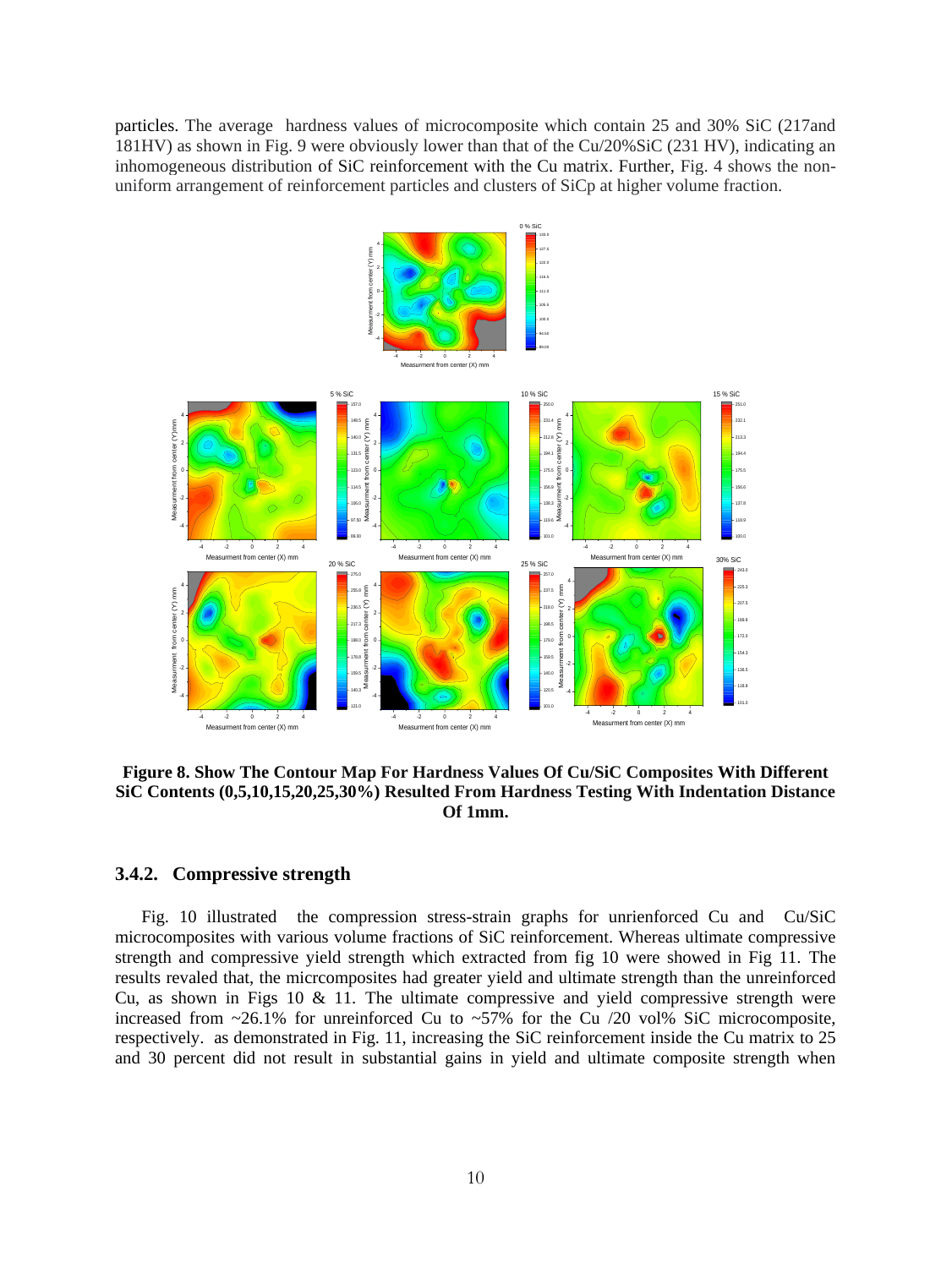compared to the Cu/20vol % SiC composite. The decrease in yield and ultimate compressive strength of the Cu reinforced with 25 and 30 % SiC composites comparing to 20vol%SiC can be attributed to the presence of certain clusters and nonuniform homogeneity of SiC particles inside the Cu matrix, as indicated in microstructure. This behavior caused a weak interfacial bonding. It is known that, the interface between the hard SiC reinforcement and the Cu matrix plays an important role in the mechanical properties of composites [20,21].



**Figure 9 Hardness Of Cu / SiC Microcomposite With Various SiC Content.**



**Figure 10. Compressive Stress–Strain Curves For The Cu/SiC Microcomposites.**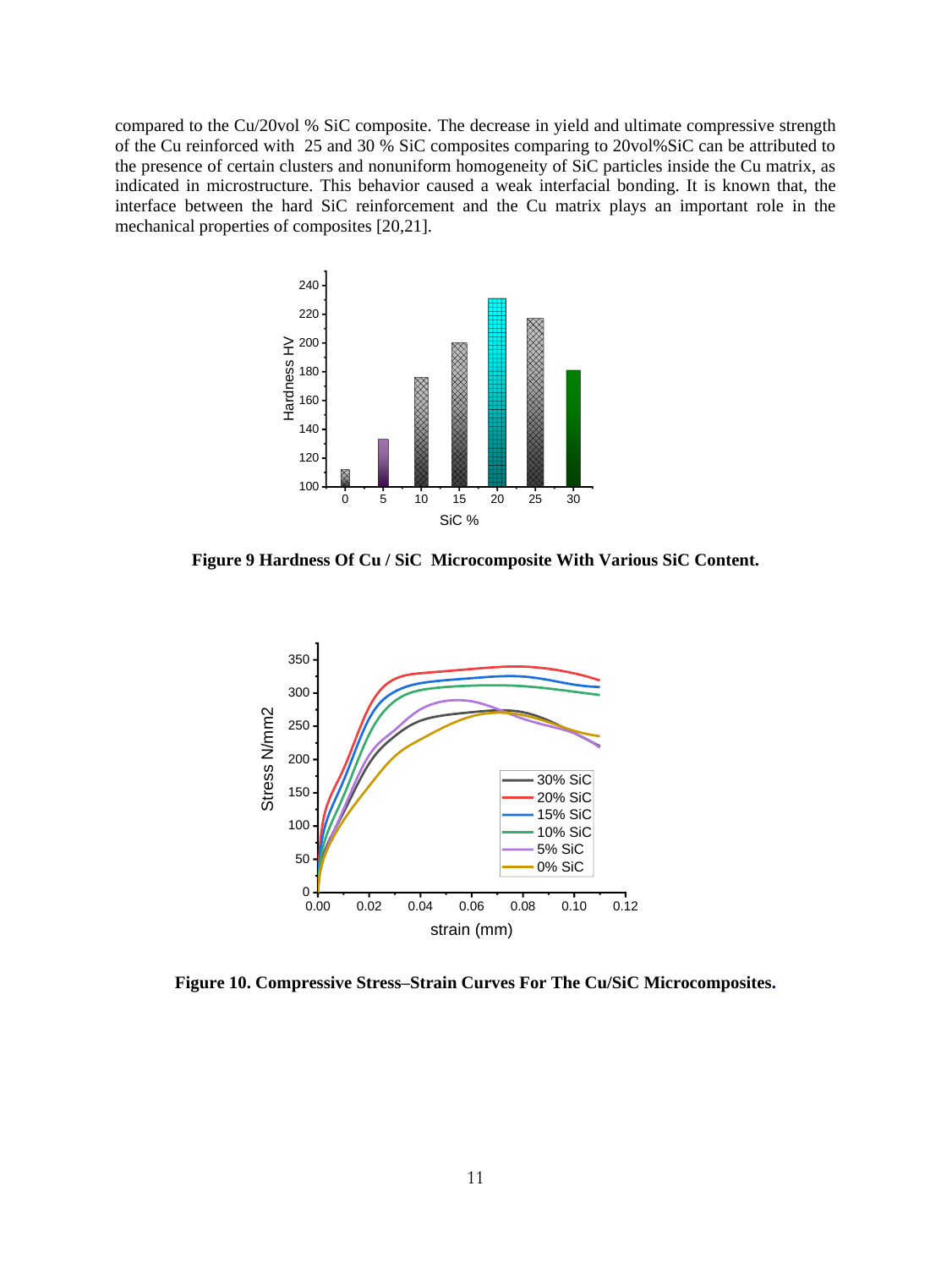## **3.4.3. Dislocation density measurements**

 The following equation was used to determine the effect of SiC volume fraction on the dislocation density ( $\rho$ ) of  $\alpha$ -Cu using an XRD pattern. [22].

$$
\rho = \frac{7.75 \,\mathrm{x} \,\mathrm{\eta}}{\mathrm{b} \,\mathrm{x} \,\mathrm{t}} \tag{3}
$$

Where (n) characterizes lattice strain,  $(b = 0.154$  nm) represents burger vector of Cu and (t) signifies crystallize size.

The obtained results can be presented in Fig.. 12. It is obvious that increasing SiC content to 20 (vol. %) increases the dislocation density according to increasing the lattice strain. When the tungsten was 15 vol%, Arsenault and Shi [64] found that the lowest dislocation density within the matrix was  $7\times10^{11}$  (m<sup>-2</sup>), while at the Cu-W interface, the dislocation density was  $4\times10^{12}$  (m<sup>-2</sup>). It was concluded that the variation in coefficient of thermal expansion (about 4:1) between copper and tungsten was shown to be the cause of the increasing dislocations. In our case the difference in the coefficient of thermal expansion between copper and SiC is 8:1 more than twice as great as in the Cu-W system. On the other hand, Fig. 12 reveals that after 20 %SiC, the dislocation density decreased, which can be related to the existence of SiC reinforcement agglomeration in the composites with 25 and 30% SiC, as demonstrated in the microstructure images previously. The dislocation density increased from  $12\times10^{14}$  (m<sup>-2</sup>) for pure copper to  $37\times10^{14}$  (m<sup>-2</sup>) by increasing SiC content to 20 (vol. %). However, the results observed that the dislocation density reduced to  $32 \times 10^{14}$  and  $30 \times 1014$  (m<sup>-2</sup>) when SiC content increased to 25 and 30 (vol. %) respectively.



**Figure 11. Effect Of The SiC Content On The Yield And Ultimate Compressive Strength Of Cu/SiC Micrcomposites.**

Cu/SiC micrcomposites have improved in hardness, compressive yield, and ultimate strength for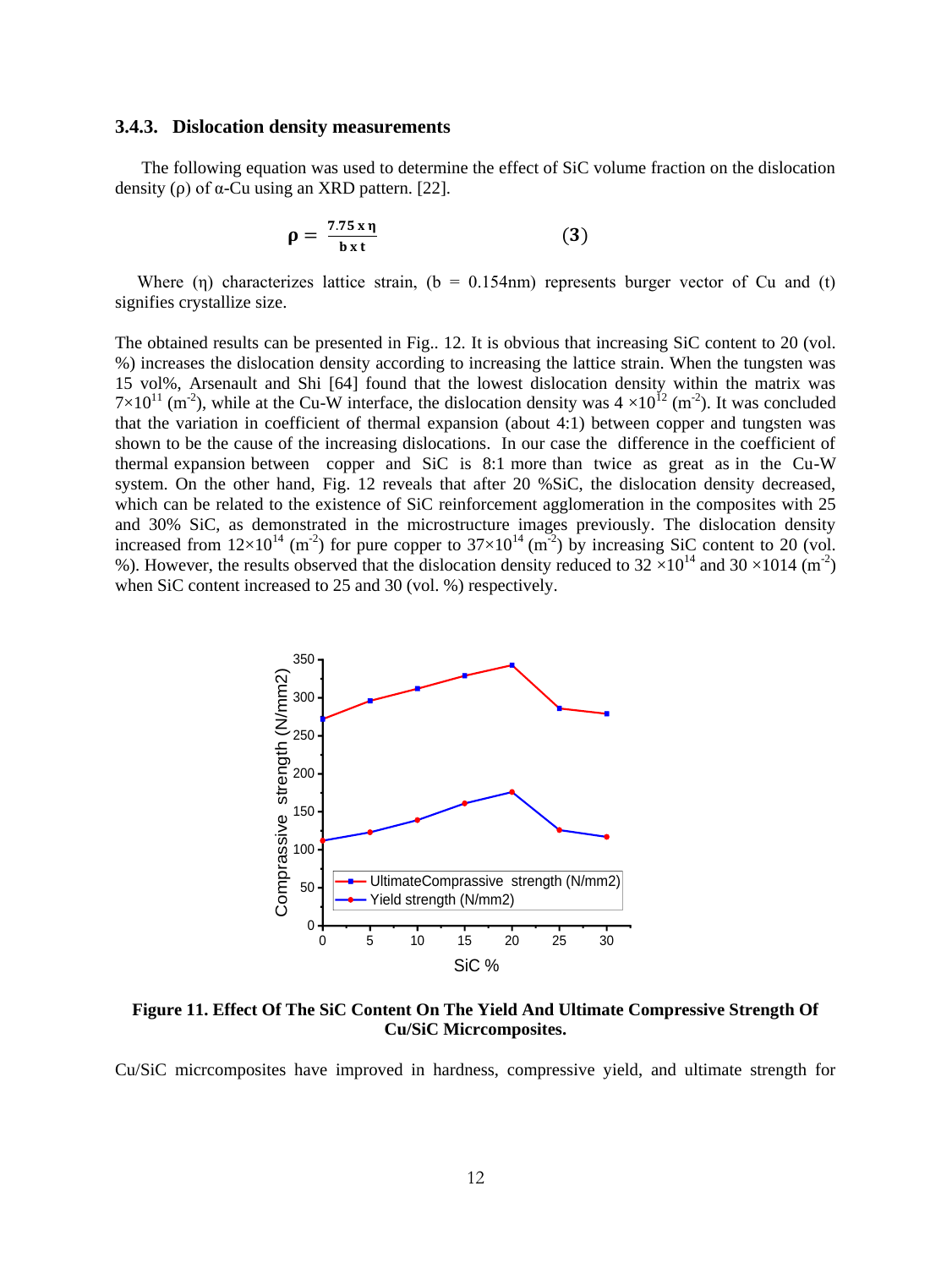many reasons. The first reason may be related to the Apparent strengthening efficiency (Ra). Ra refers to the ratio of yield strength increase of the composite to that of the matrix. The following equation can be used to calculate apparent strengthening efficiency [23].

$$
Ra = \frac{\sigma c - \sigma m}{Vf \sigma m} \tag{4}
$$

Where  $((\sigma m))$  refer to the matrix yield; considering the difficulty to obtain an accurate value of the reference and  $((Vf))$  is the volume fraction of the reinforcement particles,  $((\sigma c))$  represents the composite yield strength,. Ra can characterizes the composite overall strength enhancement as a result of the reinforcement. According to the previous equation, the apparent strengthening efficiency (Ra) increases as the SiC volume fraction increases, accordingly, all mechanical properties will improve. The second reason is rule of mixture. As a simplistic model, the rule of mixture can only be apply roughly to estimate the mechanical characteristics of composites, and it is frequently inconsistent with experimental data. The Rule of mixture [24], can be expressed as follows:

$$
\sigma c = Vm\sigma m + Vf\sigma f \tag{5}
$$

According to the rule of mixture, with increasing the SiC volume fraction the strength will be increase.

The third reason is the transfer of load from Cu matrix to SiC reinforcement and interface bonding between matrix and SiC particles which are important to the strengthening of Cu/SiC micrcomposites. When Cu matrix composite was loaded, the load was transferred from the Cu matrix to the SiC reinforcement particle, which increased the composite samples' resistance to plastic deformation due to the variation in thermal mismatch values of the matrix and reinforcement particles. This thermal mismatch caused increasing in dislocation density into the Cu matrix [25]. A higher dislocation density in the composite resulted in a higher degree of internal stress, which improved all of the composites mechanical properties.



**Figure 12. Effect of SiC Content on The Dislocation Density of Cu/SiC Micrcomposites.**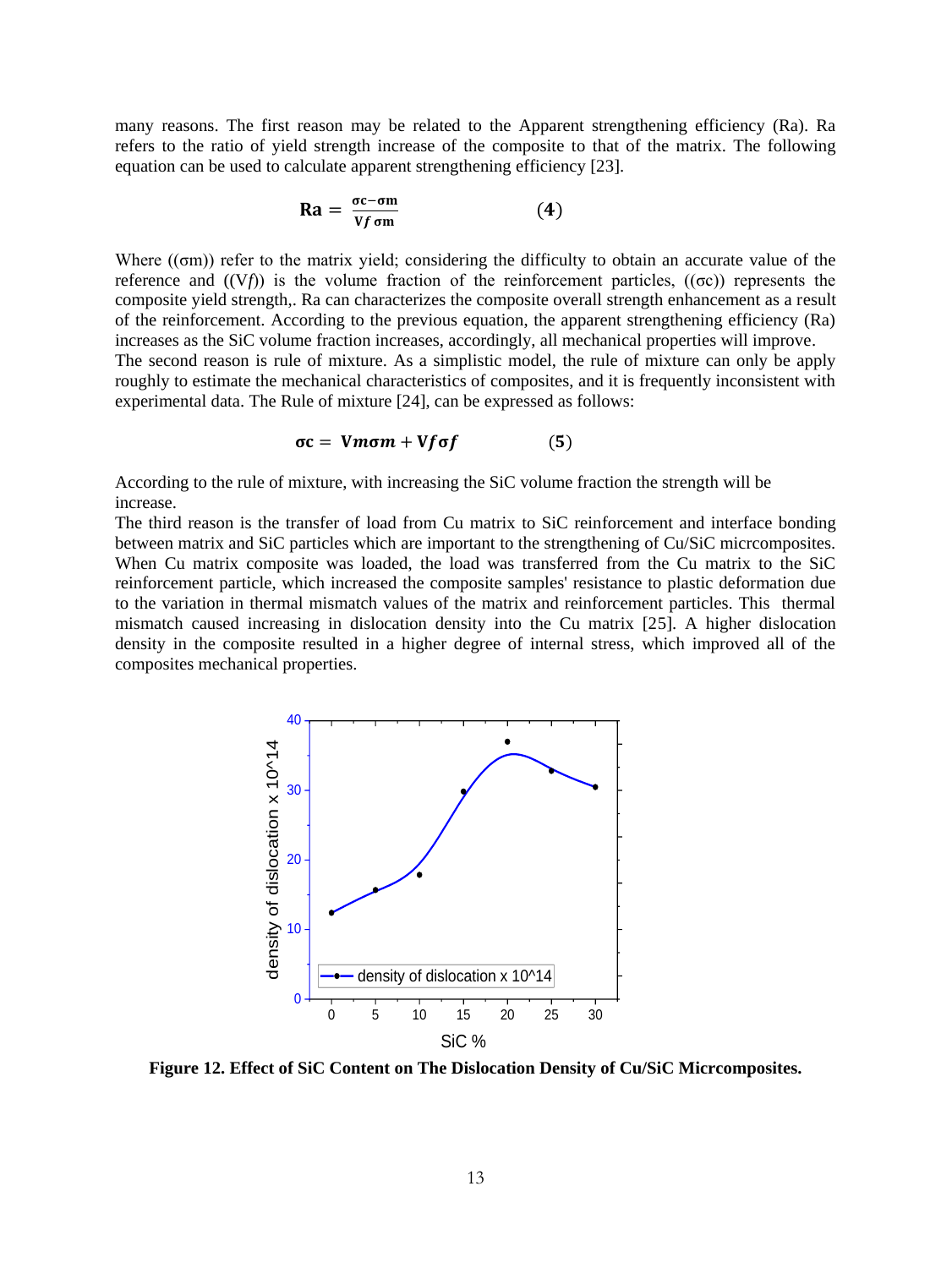# **4.Conclusion**

 In the current research, Cu matrix reinforced with different volume fraction of micro-SiC particles was fabricated. The crystallite size of copper matrix was decreased with increment of SiC contents to 20 (vol %) beyond this value, it was increased but still lower than the base matrix. SEM results showed a uniform distribution of SiC particles to 20 vol.%SiC .The dislocation density increased from  $12\times10^{14}$  (m<sup>-2</sup>) for pure copper to  $37\times10^{14}$  (m<sup>-2</sup>) by increasing SiC content to 20 (vol. %). However, the results showed that the dislocation density decreased to  $32 \times 10^{14}$  and  $30 \times 10^{14}$  (m<sup>-2</sup>) when SiC content increased to 25 and 30 (vol. %) respectively. Further, sample of 20 (vol. %) SiC possesses the highest hardness, ultimate and yield compressive strength than that of the other six composites. The values of hardness, Ultimate and yield compressive strength increased to 231  $HV,343$  and 176 N/mm<sup>2</sup>, respectively for the composite sample containing 20% SiC particles with increasing percentage of 75%,26.6% and 57.2% respectively, compared with pure Cu.

### **[REFERENCES](file:///C:/Users/ashraf/AppData/Roaming/Microsoft/Word/References.doc)**

- [1] K.M. Zohdy, M.M. Sadawy and M. Ghanem, "Corrosion behavior of leaded-bronze alloys in sea water" , Journal of Materials Chemistry and Physics., vol. 147, no. 3, (2014), pp. 878-883.
- [2] H. Ming, Z. Yunlong, T. Lili, S. Lin, G. Jing, D. Peiling, " Surface modifying of SiC particles and performance analysis of SiCp/Cu composites", Journal of Applied Surface Science., vol. 332, (2015), pp. 720–725.
- [3] M. M. Sadawy, M. Ghanem," Grain refinement of bronze alloy by equal-channel angular pressing (ECAP) and its effect on corrosion behavior", Journal of Defence Technology., vol. 12, (2016), pp. 316–323.
- [4] K. K. Alaneme, B. U. Odoni, " Mechanical properties, wear and corrosion behavior of copper matrix composites reinforced with steel machining chips", Journal of Engineering Science and Technology, an International Journal, vol. 19, (2016), pp. 1593–1599.
- [5] M.A. Metwally, M. M. Sadawy, M. Ghanem, I.G.El-Batanony ",Effect of nano SiC particles on the characterization of SiC/Cu nano-composite", Journal of Al-Azhar University Engineering Sector, vol. 16, no. 61, (2021), pp. 1118-1129.
- [6] S.C. Tjong, K.C. Lau," Tribological behaviour of SiC particle-reinforced copper matrix composites", Journal of Materials Letters, vol. 43, (2000), pp. 274–280.
- [7] M. Abd-Elmonem Metwally ,M.M. Sadawy, M. Ghanem , I .G.EL-Batanony, " Effect of  $\text{SiC}_{(p)}$  Content on the Corrosion Behavior of Nano  $\text{SiC}_{(p)}$ Cu Composites", The Egyptian International Journal of Engineering Sciences and Technology, vol. 26, (2018), pp. 22–28.
- [8] S.A Khadem, S. Nategh, H. Yoozbashizadeh," Structural and morphological evaluation of Al-5vol. % SiC nanocomposite powder produced by mechanical milling", Journal of Alloys and Compounds, vol. 509, (2011), pp. 2221–2226.
- [9] M. Shabani, M. H. Paydar, R. Zamiri,M. Goodarzi, M. M. Moshksar," Microstructural and sliding wear behavior of SiC-particle reinforced copper matrix composites fabricated by sintering and sinter-forging processes", Journal of materials and technology, vol. 5, no. 1,(2016), pp. 5–12.
- [10] G. Celebi Efe, T. Yener, I. Altinsoy, M. Ipek, S. Zeytin, C. Bindal, " The effect of sintering temperature on some properties of Cu–SiC composite", Journal of Alloys and Compounds, vol. 509,(2011), pp. 6036–6042.
- [11] N. Somania, N. Sharmab, A. Sharmab, Y. Kumar G. Paras K. Allanson A. Solomon," Fabrication of Cu-SiC Composites using Powder Metallurgy Technique", .Materials Today: Proceedings. vol. 5,(2018), pp. 28136–28141.